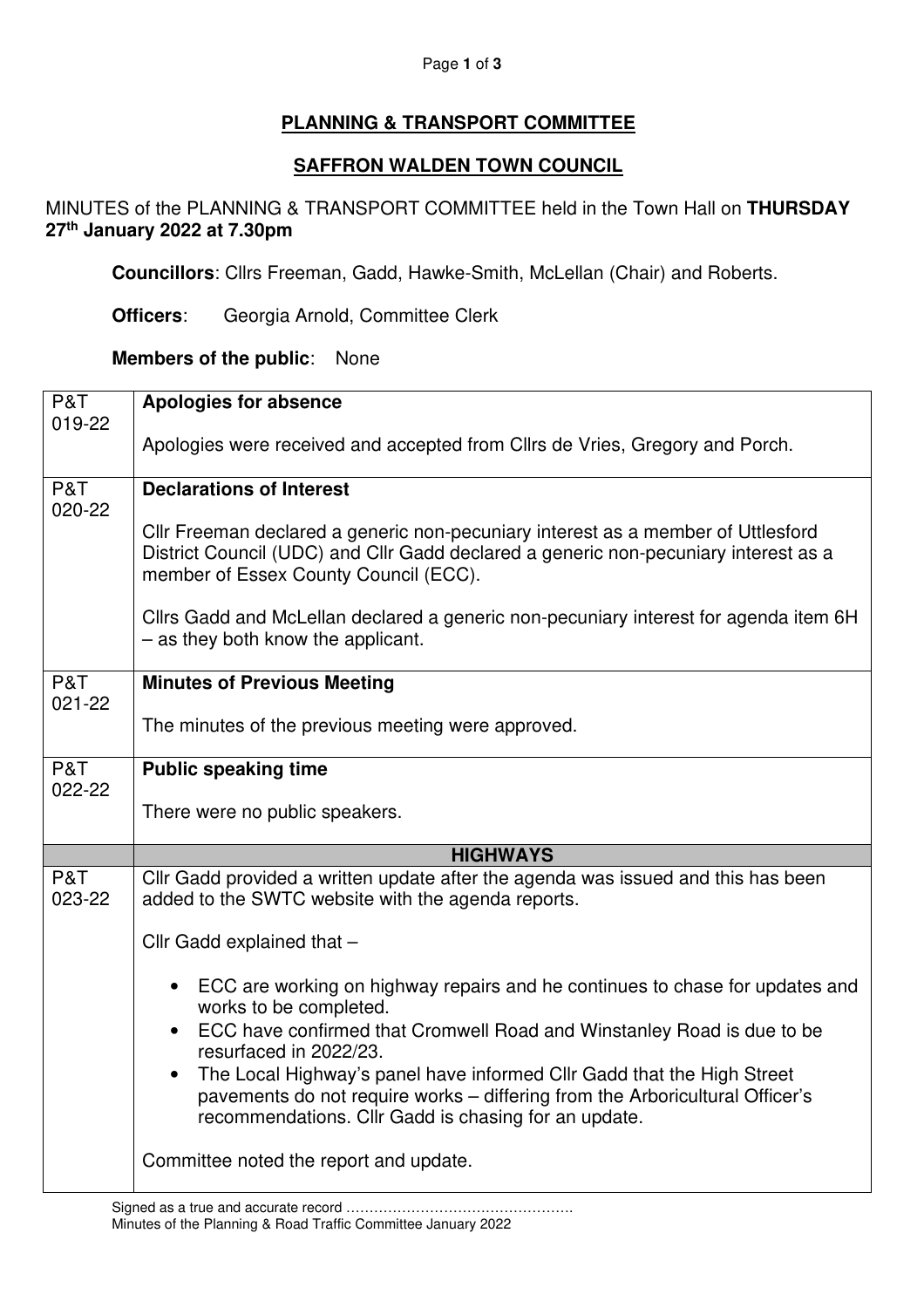| P&T           | Proposed Road Closure - Saffron Walden Carnival Procession                                                                                                                                   |
|---------------|----------------------------------------------------------------------------------------------------------------------------------------------------------------------------------------------|
| 024-22        | Committee resolved they have no issues with the proposed road closure.                                                                                                                       |
| P&T<br>025-22 | <b>New Highway Code</b>                                                                                                                                                                      |
|               | The changes in the Highway Code were noted by Committee and concerns were<br>raised that motorists and pedestrians are not aware of these changes, including the<br>hierarchy of road users. |
|               | To try and raise awareness it was resolved that a press release would be included<br>online and in local newspapers.                                                                         |
| P&T<br>026-22 | With the permission of the Committee, the Chair brought forward agenda items 9<br>(Uttlesford walking and cycling infrastructure) and 10 (Town Centre – 20mph speed<br>limit extension).     |
| P&T           | <b>Uttlesford Walking and Cycling Infrastructure Consultation</b>                                                                                                                            |
| 027-22        | The consultation was noted by committee.                                                                                                                                                     |
| P&T           | Town Centre - 20mph speed limit extension                                                                                                                                                    |
| 028-22        | Committee noted that the temporary 20mph order has been extended for an<br>additional six months until 27th July 2022.                                                                       |
|               | <b>PLANNING APPLICATIONS</b>                                                                                                                                                                 |
| P&T<br>029-22 | Committee considered and commented upon the following Planning<br><b>Applications:</b>                                                                                                       |
|               | All applications were considered against the UDC Local Plan policies dated 2005.                                                                                                             |
| A             | UTT/21/3696/PDE Resolved - No objections                                                                                                                                                     |
| B             | $UTT/21/3429/HHF$ Resolved – No objections                                                                                                                                                   |
| C             | UTT/22/0082/DOC Resolved - No objections                                                                                                                                                     |
| D             | UTT/22/0078/CLP Resolved - No objections                                                                                                                                                     |
| Е             | UTT/22/0079/CLLB Resolved - Providing Place Services have no concerns; we have<br>no objections.                                                                                             |
| F             | UTT/22/0048/DOC Resolved - No comment was made as no documents are<br>provided.                                                                                                              |
| G             | $UTT/22/0134/HHF$ Resolved – No objections, however suitable parking provisions<br>need to be in place to meet policy GEN8.                                                                  |

Ι